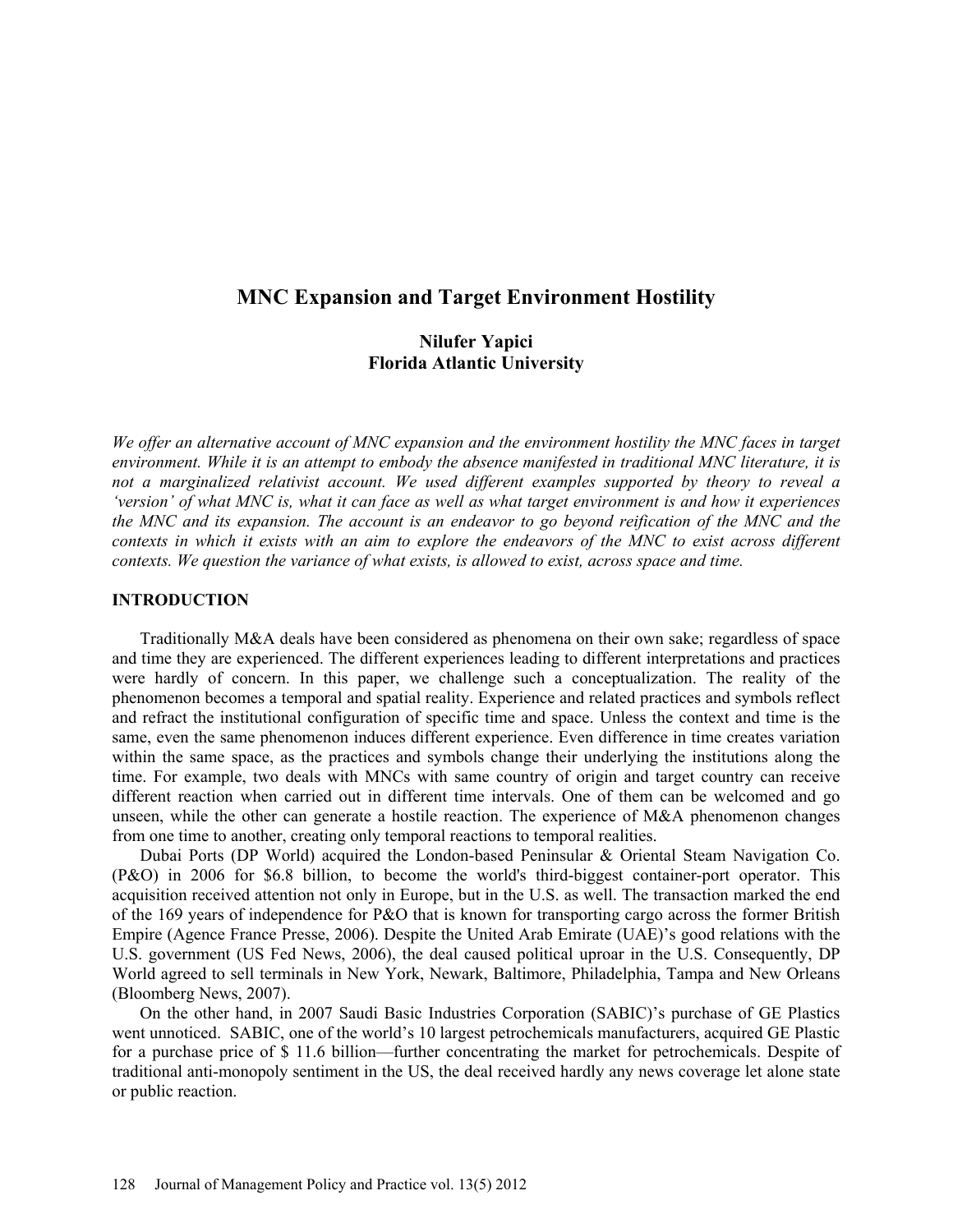The international expansion strategies of MNC's, defining their foreign investments—subsequently the M&A's—reveal understandings, practices and symbols that relate to experience of organizations in country of origin (i.e. generally where the headquarters are located). The meanings that the practices and symbols take within certain context display institutional configuration of the both MNC country of origin and target country. The choice of entry mode, management and structure of subsidiaries and patterns of within and across organizations communication in MNC network exhibit country of origin institutional configuration. On the other hand, the reaction to MNC reveals the degree to which the practices and symbols introduced by the MNC can be internalized or at the most accommodated within the target institutional configuration. Contradiction between two different institutional configurations of different spaces, which were transformed by different temporal sequences, lead to a negative experience in the target environment. Such a negative experience, in turn, gives rise to hostility at different levels of target country. The degree of hostility, unwelcomed negative experience due to a 'perceived' intruder, is defined by depth and strength of the contradiction manifested.

Overall, all acquisitions are not equal; they exist and are evaluated within different realities of space and time. Some mergers and acquisition deals become critical while others are ignored. We develop a conceptual framework built on institutional theory and explore two questions: 1) Why are some environments hostile, and 2) Why do some acquisitions face a hostile environment while others do not? While we focus on the variance in target environment hostility, the MNC country of origin, and the target country industry characteristics, we aim to understand the dynamics of institutions and organizational identity. Below, to explain hostility arising in the target country, we review three separate literatures, beginning with the organizational literature focusing on the MNC. Then, we show that by including Friedland & Alford (1991)'s conceptualization of institutions, we can add a more thorough understanding of reactions MNCs face upon their entry to target market. Finally, we review the literature on organizational identity and image to show how negative evaluations and experiences related to "foreignness" are formed. These evaluations essentially reflect the heightened contradiction among the target country institutions due to entry of the MNC parent. The contradictions are experienced both in material everyday practices and symbolic meanings. Yet, they are most visible in practices manifested by the actors.

# **THEORY IN MNC CONTEXT: LIABILITY OF FOREIGNNESS, INSTITUTIONAL LOGICS AND ORGANIZATIONAL IDENTITY AND IMAGE**

Traditionally MNC in organizational literature is conceptualized as disembedded from the society, relatively free from political and social pressures of their home base (Lane, 2007). Recently, this perspective advanced its hold on organizational theory by conceptualization of ''metainstitutional level (Djelic & Quack, 2003: 11)'. In their recent overview of institutional theory in MNC context, Kostova et al (2008) supports existence of a 'metainstitutional level (Djelic & Quack, 2003: 11)' which is becoming more detached from national level (aka meso level) institutions. Looking at institutional theory differently in MNC context only diverts our focus from main phenomenon of interest, which is the influence of variance in institutional configurations across borders. The variance in not only institutional configuration, but also their effects on the MNC depending on space and time is the matter of interest. MNC is a separate organizational form, more complex and prone to high level of conflict (Kostova et al., 2008). However, MNC is still not a separate reality from the institutional configurations it emerges from. Hence, the inherent complexity and conflict reflect the contradiction among different institutional configurations they attempt/ fail to exist in.

In organizational theory focusing on MNC context, the impediments MNCs face in the target environments they enter are mainly examined under the liability of foreignness research stream (Zaheer, 1995; Zaheer & Mosakowski, 1997; Kostova & Zaheer, 1999). In the following section, we will review research in this stream. This review will be followed by an examination of "institutional logics" research, which forms the foundation of our conceptualization. And, finally we will go over organizational identity and image literature highlighting its lack of concern for multiple institutional environments.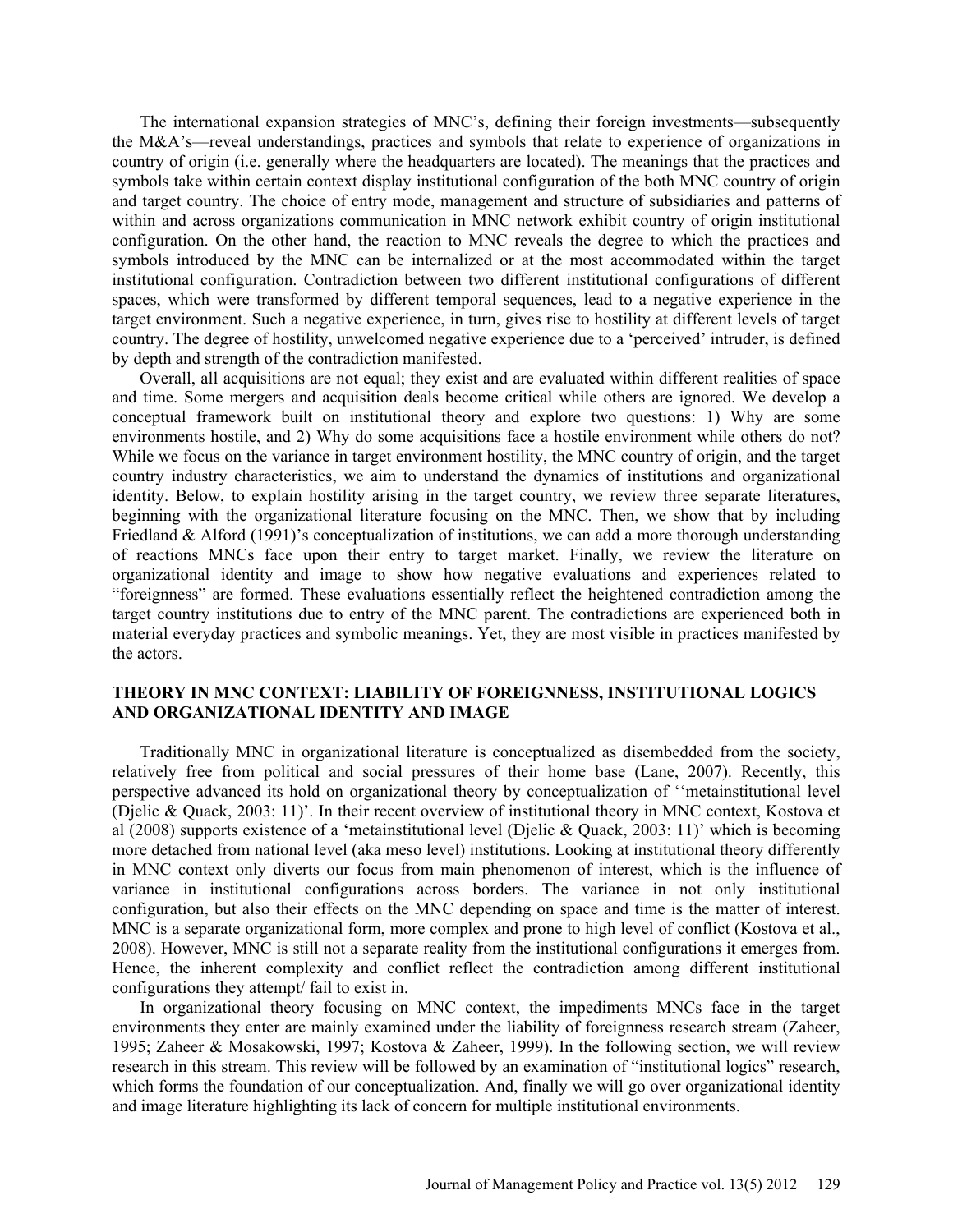### **MNC and Liability of Foreignness**

The liability of foreignness literature, with its limited conceptualization (Zaheer, 1995; Zaheer  $\&$ Mosakowski, 1997; Kostova & Zaheer, 1999), and empirical works, overall, seems to have used the taken-for-granted institutional theory concepts. These concepts are mainly built on a structuralist macro perspective on institutions (DiMaggio & Powell, 1983, 1991; Meyer & Rowan, 1977), which assumes a duality of material practices and symbolic system. Such a divide inhibits integration of material practices and meaningfulness of these practices. Therefore; little attention is paid to the dynamism and temporal nature of meanings underlying material presentations such as environment hostility, and costs incurred due to being foreign.

An in-depth analysis of the MNC context using institutional theory was presented by Kostova and Zaheer (1999). Their examination lays out the main framework of the MNC legitimacy. The scholars identified main sources of liability of foreignness as the process of legitimization and its complexity, imperfection, and bounded rationality. With an emphasis on taken-for-grantedness of the assumptions and stereotypes, the focus is on cognitive aspects of the liability of foreignness.

Empirical work following the liability of foreignness conceptualizations does not seem to extend the theory. Within boundaries of the conceptual framework defined, these studies offer limited institutional explanation. For example, Miller and Parkhe (2002) define the determinants of liability of foreignness as "nationalistic and discriminating behavior on the part of host country consumers, firms and institutions" (p.57) and "embeddedness" (p.57) of local firms in the host environment. Similarly, Elango et al. (2009) emphasize foreign firms' lack of familiarity with the environment, host environment customer and regulator lack of knowledge on the foreign firms as the elements leading to liability of foreignness. Generally in LOF studies, unfamiliarity between the target environment actors and the MNC as a source is emphasized. Similar solutions, involving isomorphism of the MNC to the target country companies, are offered.

The main problem with both theoretical and empirical studies involving LOF seems to be conceptualization of institutions as rigid, fixed realities consisting of separable domains of rules, norms and cognitions, which can be examined isolated from macro level institutional contestation. Such a perspective conceals dynamism and fluidity inherent in institutional configurations. In current LOF framework, cognitive and normative domains are harder to overcome compared to a regulatory domain (Kostova & Zaheer, 1999:70). Instead of separating domains, the approach should be more integrating, bringing together "individual agency and cognition and socially constructed institutional practices and rule structures" (Thornton & Ocasio, 2008:101).

In their overview, Kostova, Roth and Dacin (2008) argue that the application of institutional theory in MNC context has been confined to a "narrow set of neoinstitutional ideas" (p.994). We further argue that this stems mainly from the fact that a) separate domains within institutional order are conceptualized, b) these domains are assumed; they are not explicitly analyzed, and c) temporal and spacial reality of socially constructed concepts are ignored. Within a restrained framework, the previous studies on liability of foreignness regard the institutional environment consisting of three separate domains, which grants legitimacy. And, this legitimacy can be attained through isomorphism (Kostova, Roth and Dacin, 2008:995). Our conceptualization of MNC in target environment is not restricted to 'cognitive domain' as an end in itself. It is rather based on institutions that shape that cognition in a specific time and space. The legitimacy, along with its necessity, and liability of foreignness are temporal and spacial based on dominant institutional configurations of certain trajectory. The dynamism of the configurations are enabled through change in institutional logics, which can be succinctly defined as "a set of material practices and symbolic constructions – which constitutes [institution's] organizing principles and which is available to organizations and individuals to elaborate (Friedland & Alford, 1991:248)" Such a perspective answers the call of Kostova, Roth and Dacin (2008) in theorization of social environment as a social construction which is both material and symbolic, not 'either / or', and call of Thornton & Ocasio (2008) in applying institutional logics to the MNC context.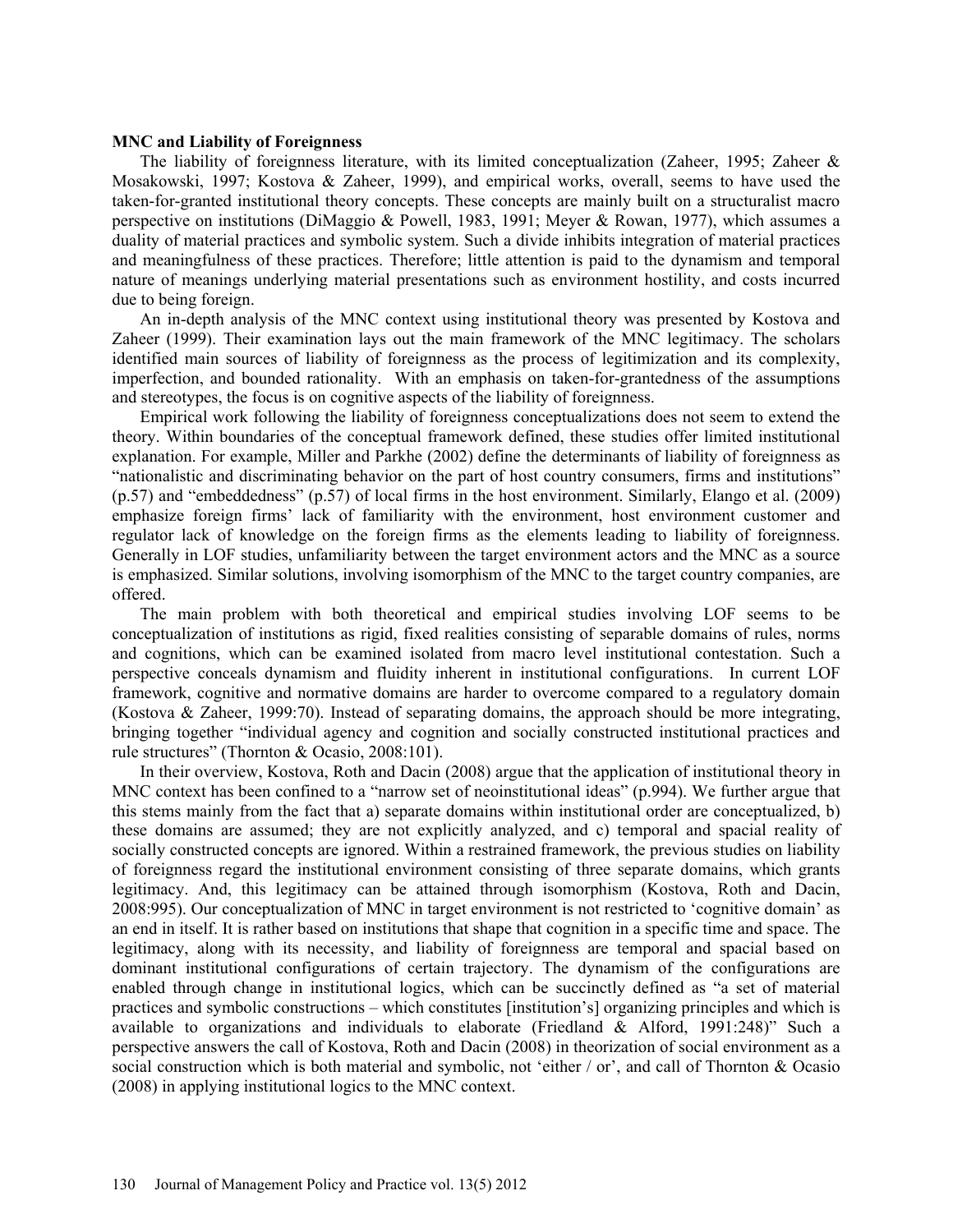#### **Institutional Logics and the MNC**

Institutional logics literature is a part of new institutional theory stemming from the seminal work of Friedland & Alford (1991). Contrary to deterministic approaches of institutional theory emphasizing isomorphism (Meyer & Rowan, 1977; Zucker, 1977; DiMaggio and Powell, 1983, 1991), Friendland and Alford (1991)'s view focus on influence of diverse and contradictory institutions on individuals and organizations. The logics of institutions provide a link between institutions and action, thereby forming a bridge between structural perspectives of Meyer and Rowan (1977) and DiMaggio and Powell (1983) and Zucker's micro level process oriented approach (Thornton & Ocasio, 2008).While Friedland and Alford (1991) conceptualized institutions and institutional logics at the societal level, the following works adopted industry level perspectives. Such a perspective focused on reflections and refractions associated with specific institutional configurations rather than institutions themselves. Below we will briefly review contributions of institutional logics literature to the organizational theory, and continue with our contribution to the literature.

The institutional logics literature offers a wide range of explanations on organizations—such as attention in organizational decisions (Thornton & Ocasio, 1999), organizational strategy and structure (Thorton, 2002), status claims (Lounsbury, 2002), R&D networks and organizational learning (Lam, 2003), use of rhetoric and legitimization (Suddaby & Greenwood, 2005), change in organizational governance (Thornton, Jones, & Kury, 2005), market entry timing (Lee & Paruchuri, 2008), change in business group strategy (Chung & Luo, 2008), origins of corporate networks (Bhappu, 2000), and collaborative relationships (Reay & Hinings, 2009). All studies, except for Chung & Luo (2008) and Lam (2003), examined organizations in their local environments. Putting an emphasis on industry level reflections of institutions, these studies focused on the change in values, assumptions, perceptions and practices (Thorton, 2002; Lounsbury, 2002; Suddaby & Greenwood, 2005; Thornton et al.,2005; Reay & Hinings, 2009).

In contrast, there is little conceptualization on contradiction among not only within but also between institutional configurations dominant in different contexts. The most suitable context to examine such contestations is multinational corporations (MNC's). Two studies that use institutional logics in MNC context are Chung & Luo (2008) and Lam (2003). Both studies used institutional logics at industry level to explain variation in MNC subsidiaries and organizations, overall, in environments where reflections of divergent institutional configurations are forced into association. Chung & Luo (2008) argue that coexistence of competing institutional logics—introduced by foreign MNCs entering Taiwan (i.e. German, Japanese and U.S.) —provides the domestic organizations an opportunity to change. According to the study, the stakeholder/ shareholder models of foreign firms seem to influence the family based corporate structure in Taiwan. Lam's (2003) research reveals that the American MNCs are better at adapting to their environment compared to the Japanese MNCs, thanks to their decentralized and flexible corporate structure stemming from the 'liberal market institutions' of the U.S.

Both Lam's logics of the 'professional community' and the 'organizational community' (2003:697), and Chung & Luo's 'institutional logics of corporate governance  $(2008:767)'$  are mechanisms of reproduction; they involve social relationships through which individual behavior is attained. They reflect and refract institutions; but they are not institutions. Hence, they can be labeled as rituals, having different meanings depending on the context. Such conceptualization restricts the institutional logics literature's ability to explain environment hostility which can be explained at both societal and industry level using institutional logics. Societal level institutional logics "constitute the cosmology within which means are meaningful, where means-ends couplets are thought appropriate and become the naturalized, unthought conditions of social action, performing the substances at stake within them (Friedland, 2002: 383)". On the other hand, industry level reflection and refractions, which are labeled as industry level institutional logics (i.e. Thorton & Ocasio, 2008; Thornton, 2004, 2002, 1999), are *mechanisms* of reproduction.

Duality between industry and societal level institutions decouples one level from the other. This can be considered as a serious problem because duality between levels leads to an isolated industry level analysis, which hampers the efforts in understanding the meanings that drive the actions and actions that drive the meanings. Such an analysis also limits our understanding of actor's interests and identity, as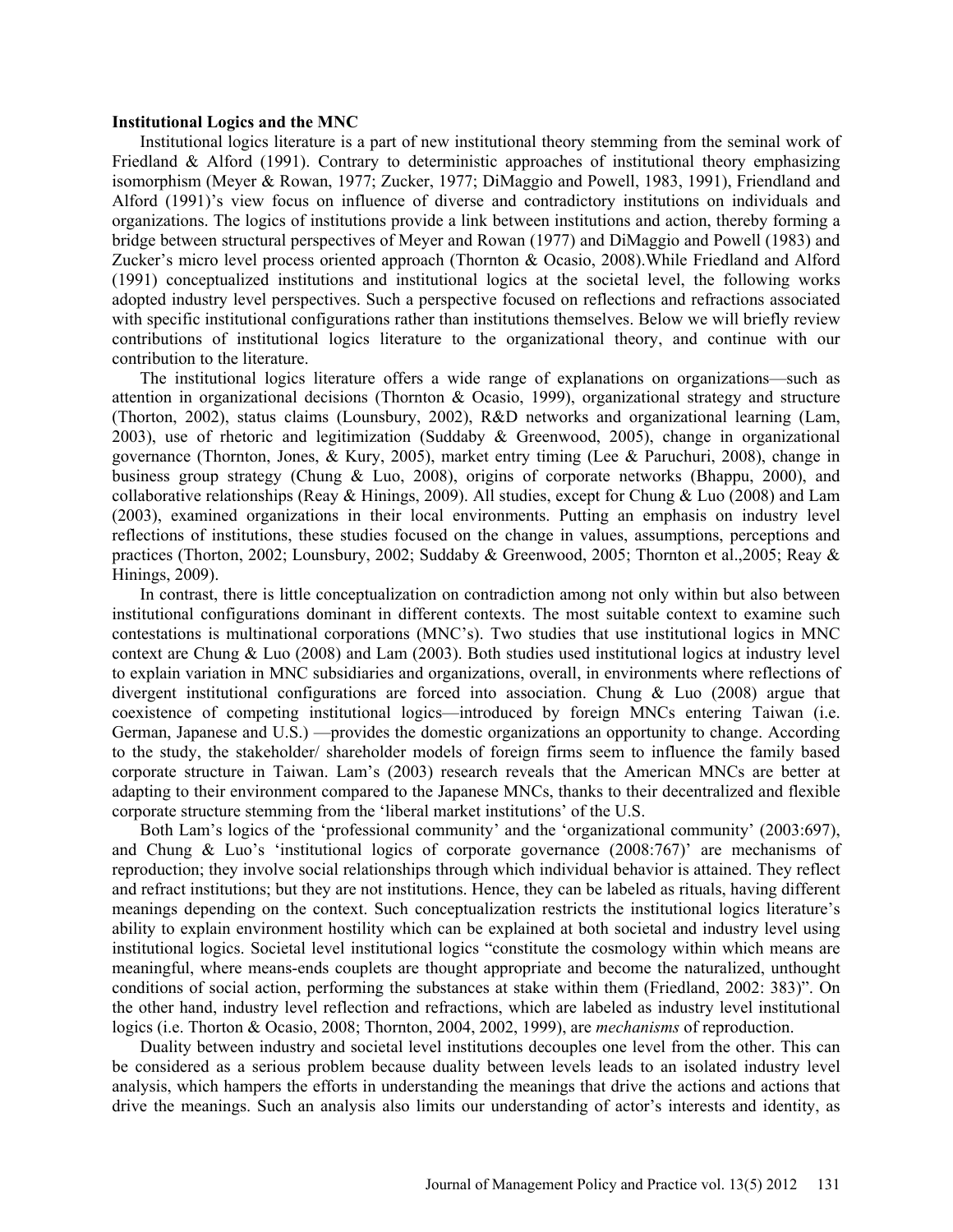existence of certain identities and interests are tied to societal level institutions and social relations that make them real (Friedland, 2002).

To our knowledge, there are no studies on environment hostility integrating societal level institutions and their industry level reflection and refractions. We do not refer to resistance limited to a domestic industry or organization in a specific national environment at a specific time and space; but to the resistance when different institutional configurations of different national environments come across in different contexts. Examined in light of specific time and space, the resistance becomes a temporal and spatial reality. Due to fragility of institutional configurations, the resistance at different levels is not fixed. Using institutions and their logics mainly at the societal level (Friedland  $&$  Alford, 1991), we argue that institutions define identity, interest, power, and action of the individuals, groups and organizations in an institutional environment, making them distinct from any other. The environment hostility arises from contestation between different institutional configurations, while variation in local hostility arises from temporal nature of configurations.

Within our theorization of environment hostility, the concepts of institutional logics, and identity are tightly linked. Institutions provide individuals, groups and organizations with a sense of self (identity) as they define institutions' organizing principles and are accessible to organizations and individuals (Friedland & Alford, 1991:248). The interests, values and assumptions of individuals and organizations are ingrained in prevailing institutions (Friedland & Alford, 1991). Therefore, the means and ends of actors' interests are facilitated and restrained by dominant institutional configurations. The actors reproduce and defend the institutional logics stemming from dominant configurations because the institutional logics, unless transformed, maintain the configurations that foster the perceived common status, power balance and interests. This kind of identification generates cooperative behavior which seeks to protect the interests of the collective against the competing identities (Thornton & Ocasio, 2008: 111). Based on this definition of institutional logics, environment hostility can be defined as a political opposition stemming from differences in interests, values, assumptions and practices at specific time and space.

Thanks to institutional configurations, which constantly reveal a shift of institutional systems, not only environment hostility, but also environment hospitality has a temporal nature. Thus environments deemed as hostile / hospitable today may not be so in the future depending on their historical progression. Therefore, we would like to emphasize that the five main institutions and dominant institutional configurations of the West can change, thanks to their dynamic logics, in time. The configurations are not fixed, neither anything they define. None of the examples given may apply in the future; the enemies of today can be business partners tomorrow. However, the institutional contestation is the only permanent fact in this conceptualization full of temporary realities.

#### **Organizational Image and Identity**

The existing literature on organizational identity and image offers a rich body of research that provides various conceptualizations (see Gioia et al., 2000, for a summary), and empirical studies (Dutton & Dukerich, 1991;Gioia &Thomas, 1996; Elsbach, Sutton & Principe, 1998; Hoffman & Ocasio, 1999; Elsbach & Bhattacharya, 2001; Corley & Gioia, 2004;Bansal & Clelland, 2004; Deephouse & Carter, 2005; Haines, 2006). However, the organizational identity and image literature seems to be organization centric, discounting the influence of institutions on the meanings attached to identities and images (Glynn, 2008).

Additionally the literature mostly remained within domestic boundaries, dealing with the local organizations reflecting institutional configurations of that time and place. Both theoretical and empirical research are confined to the U.S. –i.e. organizational image and identification (Dutton & Dukerich, 1991), impression management tactics (Elsbach, Sutton & Principe, 1998), impression management and shareholder value (Bansal & Clelland, 2004) industry level attention and identity (Hoffman & Ocasio, 1999), organizational disidentification (Elsbach & Bhattacharya, 2001), organizational identity change (Corley & Gioia, 2004), organizational legitimacy and organizational reputation (Deephouse & Carter, 2005), social movement organizations and management of controversial identity (Haines, 2006).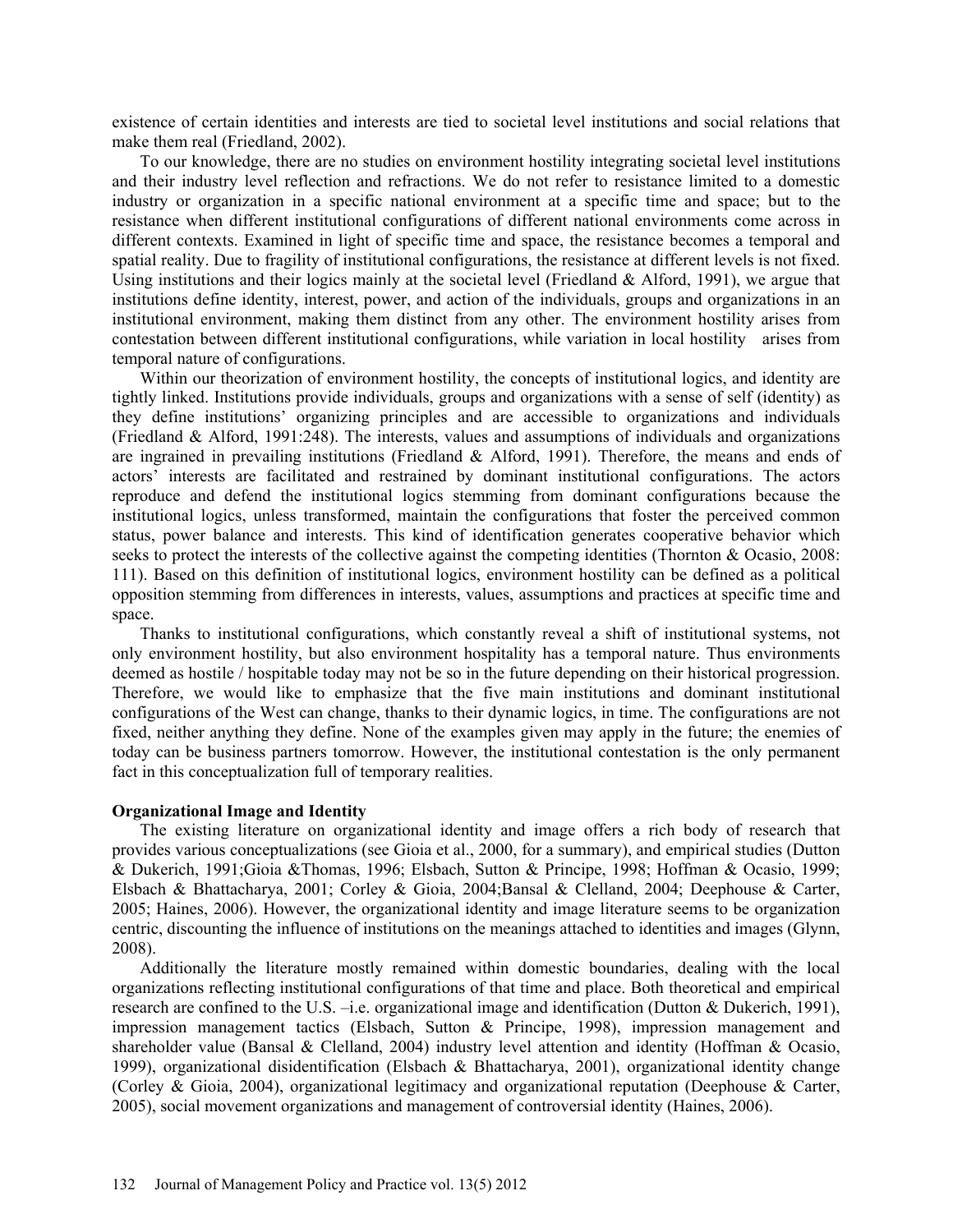Within context of MNC, this U.S. centric conceptualization of identity and image that lacks a consideration of variety in institutional environment, which leads to differences in perceptions and understanding, is inadequate to explain target environment hostility. The meaning associated with an organization outside its home environment is defined by the dominant institutional configuration of the environment entered. The pattern of practices, symbols and understandings are different in this new environment, the industries within which the organizations are embedded are distinct; hence the organizations and the way they do things are different. An appropriate definition of identity requires consideration of temporal and spacial dynamics that explains the perceptions and evaluations leading to hostility.

In theorization of environment hostility, we argue that different institutional configurations in diverse settings influence the identity formation in ways that are not necessarily compatible. Therefore, with its organizational structure and strategies—including mergers and acquisition activities—the MNC reflects the institutional configuration of its home country. Its aggressiveness, communication and cooperation patterns, future planning, expansion patterns, perception of loyalty and trust all become evident in MNC's dealings with organizations from different institutional environments. The reaction to the MNC's expansion is also a reaction to practices and symbols associated with its institutional configuration. For example, the reaction Wal-Mart's expansion to Germany, due to its aggressiveness, lack of respect for suppliers and labor unions, is not only a reaction to Wal-Mart. The practices that are normal and appropriate for the U.S. business environment are encouraged to keep the market flexible and competitive (Sorge, 2007), which is not the case for Germany.

### **ENVIRONMENT HOSTILITY**

We examine target environment hostility in two levels: macro (societal) and industry level. Although the main reason is the same in both cases, namely contestation within and among institutions, the difference in domain of conflict (within or between/among) and its reflections necessitate different levels of analysis. Below is a simplified table on our following conceptualization of environment hostility.

| <b>Between</b> | Within     | <b>Hostility</b>      |
|----------------|------------|-----------------------|
| Capitalism     | State      | Macro level           |
| Democracy      |            |                       |
| State          | Capitalism | Macro level           |
| Family         | Capitalism | <b>Industry Level</b> |
| Democracy      |            |                       |

**TABLE 1 ENVIRONMENT HOSTILITY AT DIFFERENT LEVELS** 

#### **Macro Level Hostility**

Macro level environment hostility refers to the cases in which three historically dominant institutions of the West, institutions of bureaucratic state, democracy and capitalism (Friedland & Alford, 1991), contradict not only each other but also may reveal internal conflict. When we refer to within state contradiction, it refers to opposition within the government on what state can and should do. Within institution contestation allows for different interests with different objectives to arise and struggle for power by using various strategies, including rhetoric. Rhetoric used is defined by the contestation and interests advanced or defended. Hence, the actors that can mobilize the power that public have (election of government and representatives, strikes, protests) will have more leverage in the contestation. The accommodation of different institutional practices and symbols while advancing or defending principles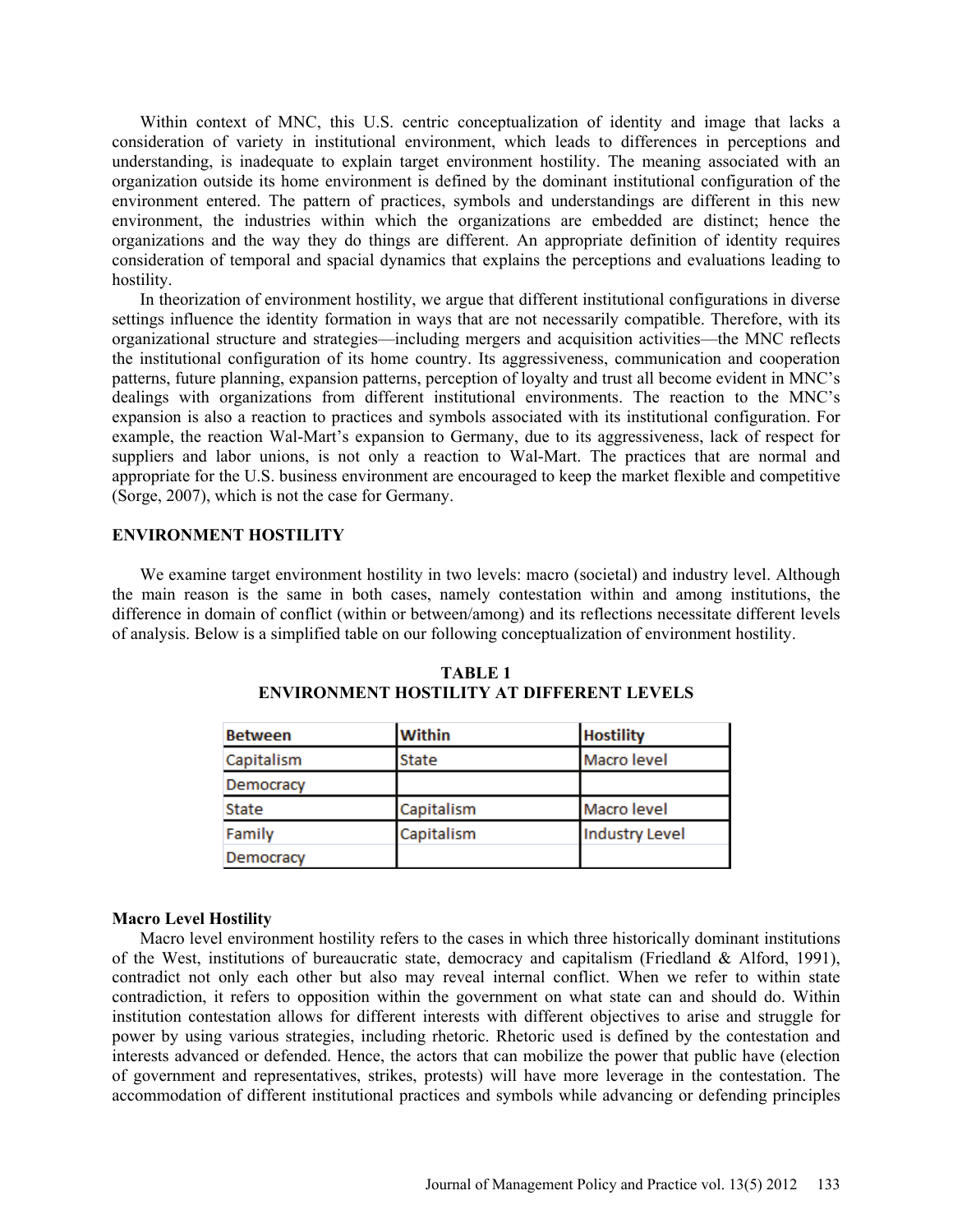of an institution will enable the actors to combine power derived from different institutions and change or defend the meanings and practices.

Within institution of capitalism contradiction refers to conflict on what can be commodified and traded freely. The within institution contradictions arise primarily due to their conflict with other institutions. For example, institution of state may contradict with institution of capitalism creating conflict on whether water should be bottled and sold for money by private parties or distributed to public by the state. The power and interest of actors in both institutions are defined by the context, they are historically dependent (Friedland & Alford, 1991). If the institution of the state historically incorporates practices and symbols related to control and allocation of natural resources, the actors maintaining and defending the institution mobilize public—accommodate institution of democracy—to limit expansion of institution of capitalism to its domain of control. However, if there is a divide within the institution of state over whether water should be commodified, then the contestation between institution of capitalism and state can become fiercer. Such a contestation would divide the actors defending institution of state, and allow for different interests pursue different collaborations and use different rhetoric.

The case of DP World acquisition is an example of contestation among institution of state, capitalism and democracy. The institution of state, maintained and defended by government at that time, contradicted with institution of democracy. Although institution of state accommodated institution of capitalism, allowing sales of ports as commodity and source of rent, it conflicted with institution of democracy. The elected representatives, whose power and interests are defined by institution of democracy, mobilized the public through use of social movement organizations. The decision of the government or non-interference of the government was converted into a public issue that has to get consent from public. To make the matter a public issue, a problem arousing public emotions and attention was needed. Democrats (the opposition party) used port security and terrorism, transforming the issue one from ordinary business deal complying with logics of capitalism and state to one that threatens institution of democracy. The issue was depicted by democrats in such a way that it required majority consent. And, the majority formed its opinion on the issue based on the stories crafted by the democrats who opposed the state authority.

Such a resistance to state authority and its centrality is defined by US institutional system that is defined by specific episodes of space and time. In the US any practice or symbol representing centralized state structure, a central bank, unified power of government and non-regulated markets would contradict with institution of democracy. This is related to the American tendency for decentralized state structure, separated governmental powers and market regulation aimed at restricting market concentration is embedded in founders' experience of regulative and intrusive English state (Friedland & Alford, 1991). The context specificity of the environment hostility can be observed by lack of reaction to the SABIC acquisition of GE plastics. The SABIC deal went all unnoticed as if it never happened, despite of the fact that it was a giant American company, GE plastics, being acquired by SABIC. The acquisition decreased number of big players in raw plastic industry from four to three, leading to further concentration in the market. Yet, there was no reaction, despite the fact that restriction of market concentration is one of the practices embedded in American history. This phenomenon can be explained by lack of stark contestation between the institution of state and democracy, although institution of capitalism does not seem to be accommodating institution of state. A concentrated market indicates increased dominance of principles related to institution of capitalism at the expense of state and public control over allocation of resources and human activities. In spite of the contradiction implied by the deal, there was no open contestation. The lack of already existing tension in the US saved SABIC from state and public attention. There was no apparent contestation of power among parties of different interests. This, in turn, avoided various conflicting rhetoric strategies leading to mobilization of public.

#### *DP World Deal as Scandal*

Looking at two different cases of M&A involving MNCs with similar country of origin, it is crucial to realize importance of publicity accompanying the contradiction among institutions emphasized by the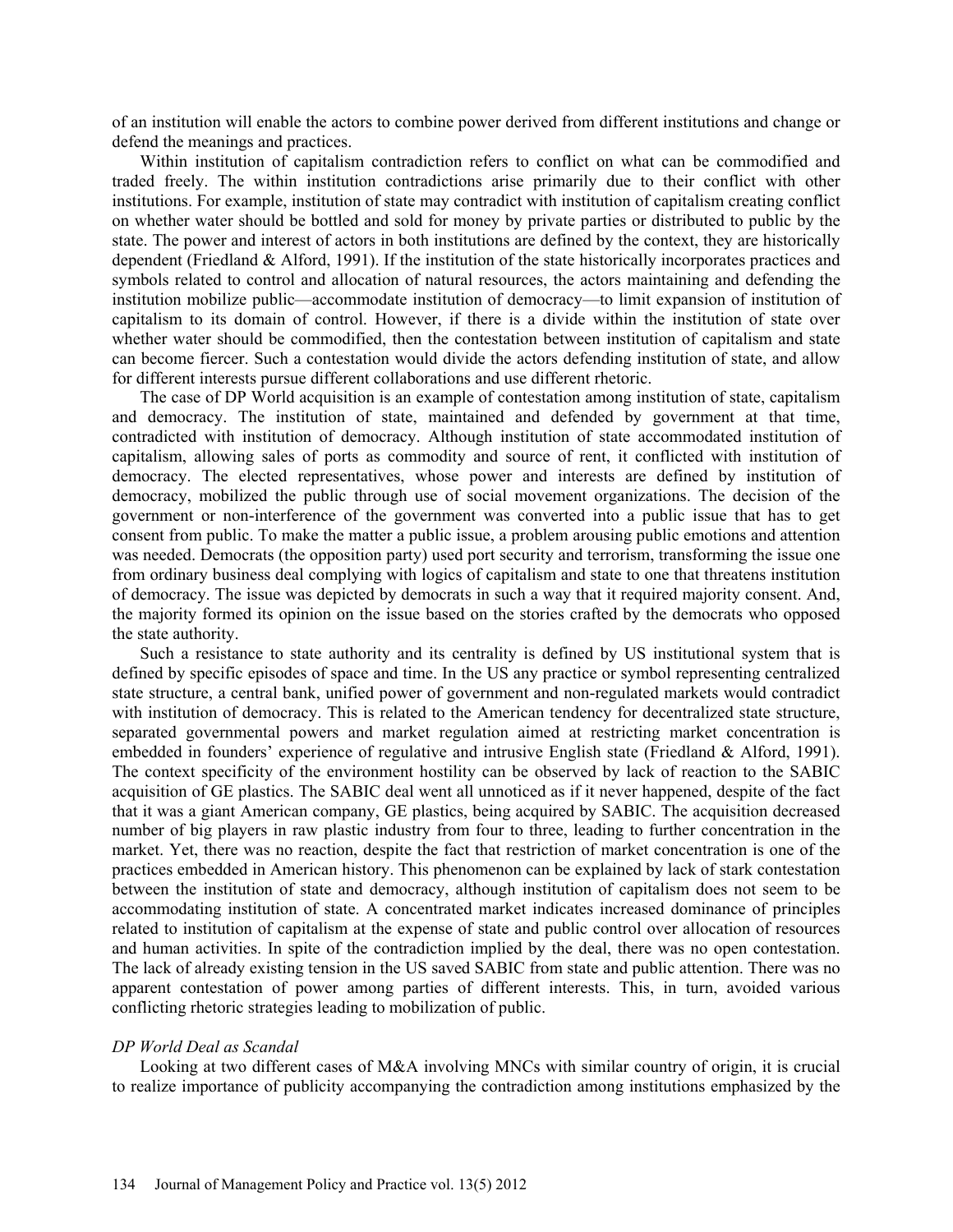DP World deal. Deals emphasizing contradiction among different institutions, such as the case in SABIC deal, go unnoticed. What was it that made DP World deal so special and disruptive?

Ritual behaviors are the media through which values are manifested, rules for reaching ends and the conceptualization of ends are constructed. These behaviors maintain and reproduce the institutions by defining one's self through a conditional existence based on patterns of practices and system of symbols. One is denied of existence, if he/she fails to understand and act in institutionally defined ways. As the actors within a certain institutional configuration maintain, reproduce and defend their world through rituals that define their positioning, access to material benefits, and social relationships connecting them to the institutional order, it is only natural that any practice, or symbol that transgresses the rituals is considered to be a wrong doing 'transgression' which entitles the person performing the transgression as deviant.

Not every transgression receives open hostility or sanctioning from the actors. It may be overlooked due to parties involved, especially if it involves authorities from state or the elite (Adut, 2005). A contamination of state representatives or the elite implies significant damage to not only their credibility and reliability as representatives, but also institutional configuration that they reproduce. Questioning of authorities reproducing a certain institutional configuration triggers questioning of symbols, meanings and practices that they derive their power and interests from. Extension of questioning to differences in understandings and practices leads to institutional change, which shifts the power from existing authorities to dissidents supporting an alternative institutional configuration. Therefore, even if a transgression exists, it will be tolerated as long as it remains unknown to public. However, once it is communicated to the public, publicity generated changes the meaning and influence of transgression on the institutional configuration (Adut, 2005).

Involvement of state officials and elites combined with importance of the deviant within certain social circles only makes the reaction to transgression more intense. The fury of public gets more substantial and destructive as a result of continuous communication among press, an authoritative figure communicating the transgression, and intended audience within the public. The intended audience refers to the fact that not everyone within the public reacts to the communicated message, the authority communicating the message must address it to the group (s) that is sensitive the message. It is important that the actors receiving the message identify with the message and unite with a feeling of dissent and request for action (Adut, 2005). Yet, it is usually the strategic communication more than the consensus that defines how the public transgression is resolved (p.235). Following Adut (2005), we will name this "disruptive publicity of transgression (219)" a *scandal*. To resolve this fury and avoid further contamination, the officials reveal extra effort and enthusiasm in closing the case (Adut, 2005). This generally signals harsh measures or beyond necessary caution by the officials to avoid outbreak of questioning of practices and understandings.

DP World deal was turned into a scandal. Although the government, representing the institution of state, first approved of the deal, they had to take back their support and approve of DP World's sale of their stake in the ports. The deal going public through news coverage and heated public debate, through communications initiated by the opposition (democrats), marked start of macro environment hostility for the DP World. The communication among popular press, representatives in opposition, and social activists did nothing but increase the fury against the DP World. This fury against DP World also contaminated the government's image due to its approval of the deal. The rhetoric of the opposition focused on terrorism and national security, which were successfully addressed by DP World. The official statements from state agencies, news wires and statements of the prior business partners of the multinational all attest the fact that the MNC carried out operations across Europe, had business dealings with Israel, and on top of all it had no intentions to interfere with the port operations. However, the audience, to which opposition communicated its message, still had the fear of a terrorist attack with an emerging cynicism for business and government relations and business world itself. Therefore, it did not take long for the wave of hostility arouse across the country, blaming both the government and business for supporting such a deal 'that threatened the national security of the US'. The accusation implied treason, selling the assets that are 'vital for national security' to the 'enemy'. Additionally, whoever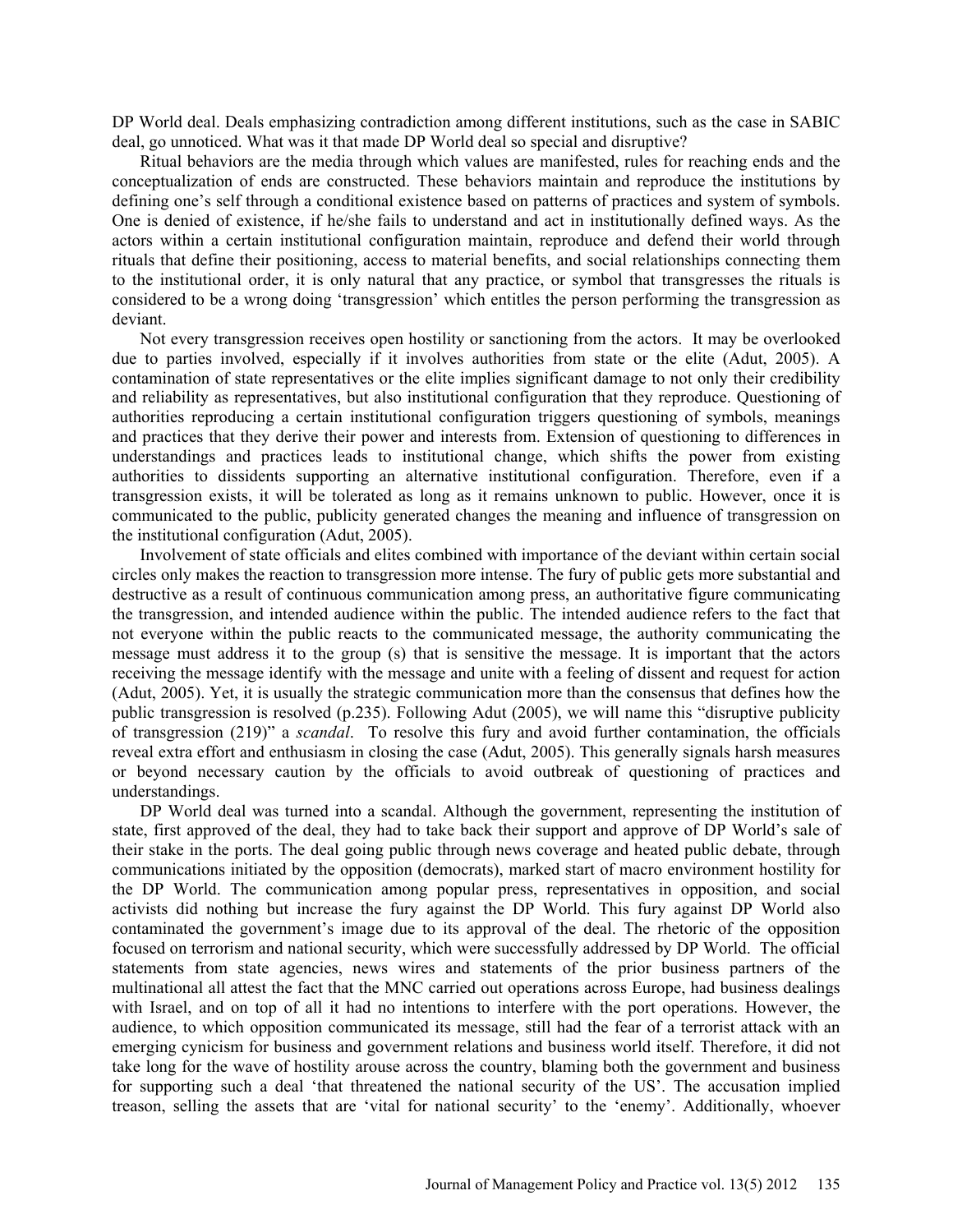supported the deal was deemed to be 'anti-American'. Supporting a deal that was as legitimate as any other deal of an MNC in the US suddenly became synonymous to being anti-American. Association with anti-American image coupled with upcoming elections made it only worse for the government. They had to act hastily and resolve the matter once and for all. The residing government ended up yielding to the opposition leaving the DP World no choice but to give up its stake.

Macro and industry level hostility varies not only across M&A cases, i.e. DP World vs. SABIC, but also across contexts. Resistance to state authority, such as in the US, is less likely in the Continental Europe institutional system. The Central European system promotes and favors concentrated institutional powers in pursuit of objectives (Friedland & Alford, 1991). Hence practices and symbols associated with centralized state (i.e. Germany), a central bank (i.e. Deutsche Bundesbank and attempts to empower ECB), and market concentration (i.e. Volkswagen<sup>1</sup> and Porsche merger) are welcomed in Continental Europe. This explains the lack of hostility against DP World in its previous European port acquisitions and acquisition of P&O (a British company with heritage) in the UK.

*Proposition 1: Societal level hostility (macro) against the MNC (the acquirer) depends on the extent to which contradiction among the institutions is emphasized by the acquisition.*

### **Industry Level Hostility**

Industry level hostility arises primarily due to contradictions within institution of capitalism and its contradiction with other institutions, especially institutions of democracy and family. The main principles of institution of capitalism reveal practices and symbols that are related to accumulation and commodification of human activity (Friedland & Alford, 1991). These practices and symbols naturally conflict with institutions that uphold the practices and symbols associated with freedom, equality and loyalty in collectivities formed, namely institutions of democracy and family. Institution of capitalism promotes transformation of every human activity into economic activities allowing for management of activities within a market system (Friedland & Alford, 1991). Such an institutional system encourages individuality, competition and inequality by principle. Therefore, every activity, symbol or meaning that opposes such logic also contradicts the institution itself that defines the related interest and power.

The conflicts among these institutions are not always apparent though. These institutions are interdependent (Friedland & Alford, 1991); the interplay of power among them defines the power of business elites and populist demands over the political scene. The contestation among them is generally contained when the institutions accommodate extension of a certain institution in their realm. However, such an accommodation might not be possible in every context, in different definitions of space and time. For instance, banks of  $18<sup>th</sup>$  and  $19<sup>th</sup>$  century UK were governed patrimonially mainly by founding owners, while such a structure was not feasible for  $20<sup>th</sup>$  century and onwards (Stovel & Savage, 2006).

The extent to which institution of capitalism accommodates other institutions is also space and time specific, different contexts with varying history reveal different practices, symbols and meanings associated with capitalism. This can be observed by the difference in production regimes of advanced economies of the West. The pattern of production regimes in West can be examined in two: Business-Coordinated Market Economies (CME) and Liberal Market Economies (LME). While CME is a pattern observed in Northern European economies (i.e. Germany, Sweden, Switzerland), LME is observed in Anglo-Saxon economies (i.e. the UK and US) and Ireland (Soskice, 2007).

These production regimes are reproduced through various rituals that define the "membership rules" (Lawrence, 1999) of the industries. The membership rules are redefined as the rituals reflecting the societal institutions change along with the institutional environment. These rules are not only material practices, but they are also charged with what it means to be a member and who can be called a member. They refer to a symbolic world that is enacted through membership, which will cease to exist once the membership loses its meaning. The membership rules define what it means to be a member, the identity of the member, the status of different members, the perception of members of other members and nonmember organizations. Interaction, domination structures and information sharing is established through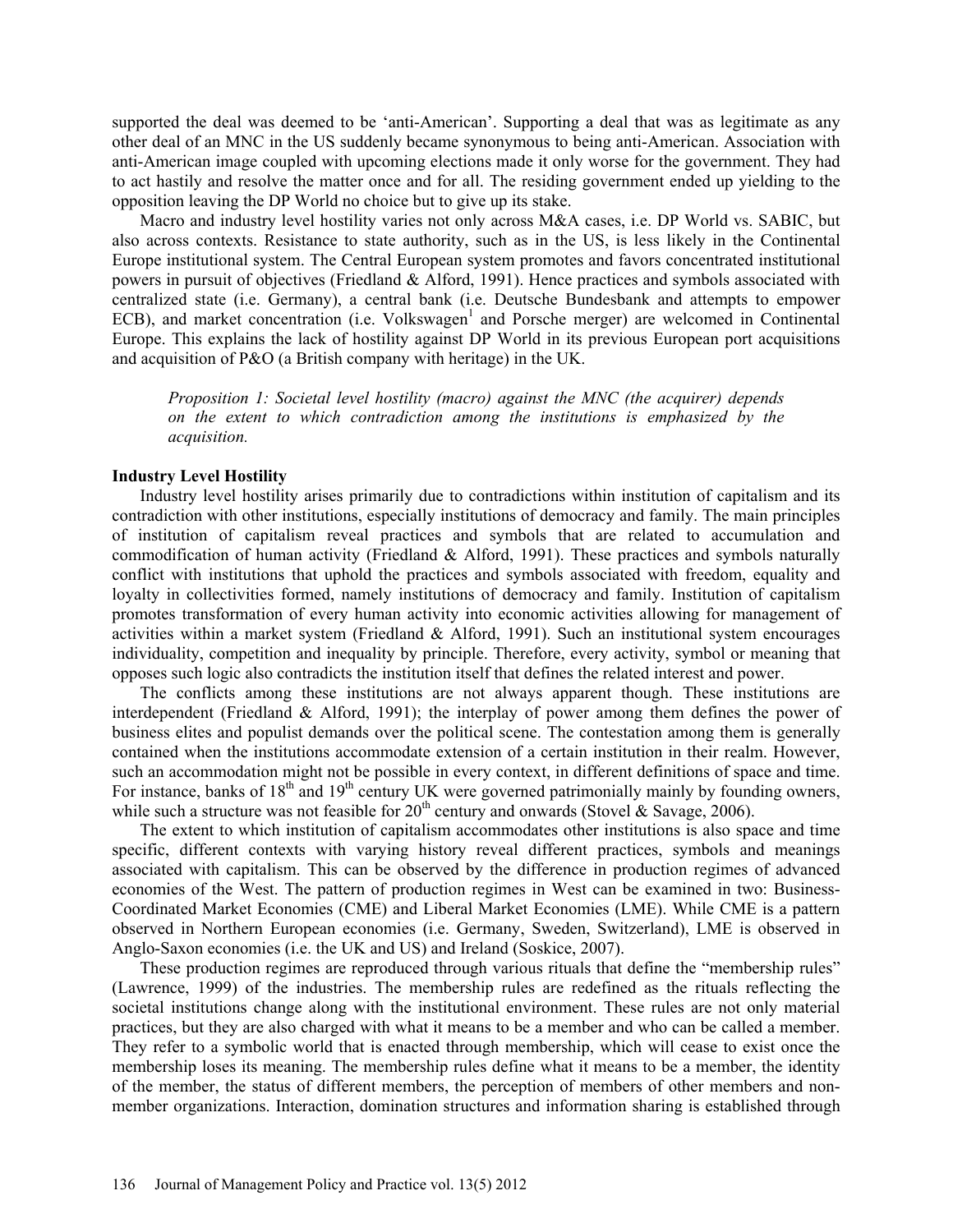membership rules in the industry (Lawrence, 1999). Looking at industries embedded in CMEs and LMEs, one can observe the clear demarcation in interaction, domination structures and information sharing.

CME is an example of how institution of capitalism accommodates institutions of family (loyalty, acting in collective), democracy (role of labor unions), and state (framework for the market system) in Northern Europe. In CME business coordination takes place at the industry level. Such a system promotes industry-defined unions, within-industry technology transfer and diffusion, technical norm-setting and specialists training (Soskice, 2007). Key actors are business associations and industry unions. The state ensures the maintenance of the system by sustaining a framework that encourages cooperation, collective action, and communication. In CME, industries tend to be more cohesive, in which communication, collaboration and loyalty is high. Most of the research and production takes place in home country rather than in host countries as the skills and communications required are mainly developed in the home country, hence considered as advanced for the other markets. Promotion of long-term cooperative institutional framework for companies is in the interest of North European business (Soskice, 2007). Such a framework "maintains their high status, their security and their networks, and uses their expertise, which is often a combination of high technical competence and the ability to develop consensus solutions (Soskice, 2007: 179)".

On the other hand, LME is an example of the way institution of capitalism accommodates the other institutions in Anglo-Saxon countries and Ireland. The state cannot deal with business in collectives, as industries consist of loose relations (Soskice, 2007). The institution of capitalism limits extension of institution of family and of democracy to maintain deregulated markets with strong competition requirements. For instance, contrary to CMEs loyalty to a collective, strong labor unions negotiating for workers are absent in LMEs. The power of collective action and communication is absent in the US and UK business context. Therefore, promotion of deregulated institutional framework for companies is in the interest of companies in the UK and US. Such a framework allows for a strong competition environment for companies with short term horizons, which gives them little incentive to cooperate (Soskice, 2007). Hence, they can hardly react as a collective and negotiate with the state as one.

Wal-Mart's initial failure in Germany is a good example of the way an MNC with LME country of origin can conflict with the target industry in a CME, leading to both open hostility as well as subtle reactions. Wal-Mart's acquisition of active businesses in the retail industry was the right one as the German market was overcrowded with well-established players. However, Wal-Mart's ignorance of the competitive structure involving key competitors, suppliers, labor unions and customers brought its demise (Senge, 2004). If it were in a LME, its strategies would have fared well, as they would have not revealed any contradiction to the existing practices and understandings of doing business in the retail industry.

The aggressive corporate and business strategies of Wal-Mart required expansion of institution of capitalism in expense of institutions of family and democracy, which implied an institutional change starting from industry wide practices and understandings. Therefore, expansion of the US MNC in the German market became a threat to the system from which key German retailers, suppliers, workers and consumers derived their power and interests.

# *Proposition 2a: To the extent to which the acquirer identity conflicts with the industry membership rules defines the strength of the rejection revealed in the host environment.*

Production regimes, which reveal the extent to which institution of capitalism accommodates other institutions, define characteristics of the individual organizations as well as the characteristics of the industries. While characteristics of the industries define the membership rules, the characteristics of the individual organizations define their identity.

#### *Identity and Image*

The social embeddedness of an organization defines which elements in the environment matter, when they matter, how they come to being and change over time and how they match/conflict with each other (Glynn, 2008:420). An MNC forms its identity through its communications with the various actors that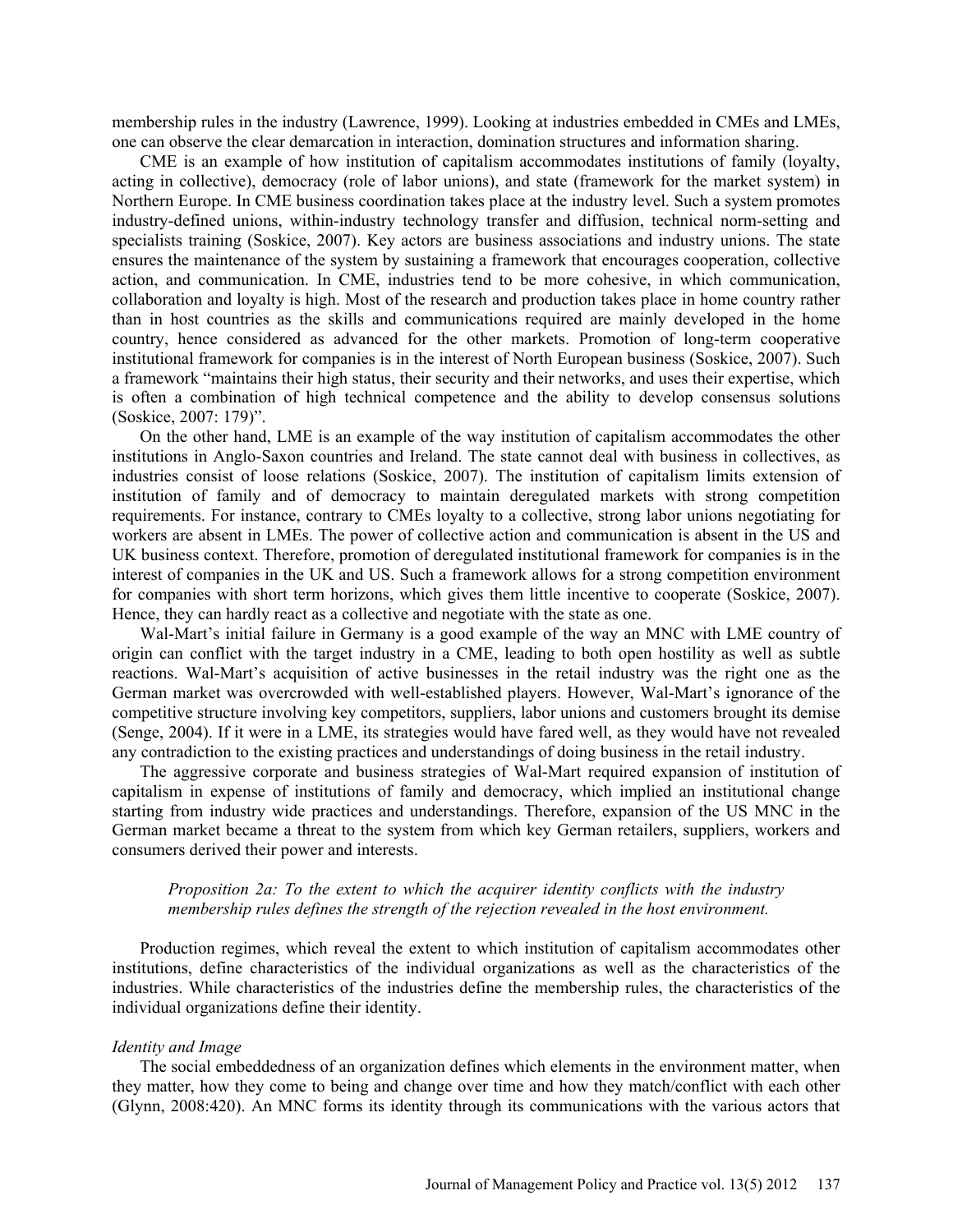are embedded in both its home environment and the target environment. Different patterns of communication, symbols and meanings stemming from different institutional configurations naturally influence the content of the exchange. Every institutional configuration reveals different patterns of industrial practices and symbols. The corporate strategy of the MNC, revealing its country of origin, influences how the subsidiary is perceived and admitted as a member of the industry. This is mainly due to the fact that MNC country of origin generally defines the MNCs' mode of entry into the target market and choice of subsidiary management (Lane, 2007).

For example, industries embedded in a CME, where cooperation, loyalty and long term objectives are encouraged, would foster practices and symbols that maintain and extend such a system. Therefore organizations in such an industry would have characteristics that support the existing institutional configuration. On the other hand, industries in a LME, where strong competition, flexibility and shortterm focus are fostered, encourage practices and symbols that maintain and extend such a system. Hence, organizations within such industries have characteristics supporting the institutional configuration they are embedded in.

The Wal-Mart expansion to Germany serves as a good example in this case as well. The German companies Wal-Mart acquired carried out their operations with a long term focus that fostered trust, long term relationships, loyalty, and good relations with unions. Their identity naturally reflected the business environment defined by institutional configurations of a CME. Wal-Mart's hasty attempts at changing practices and understandings embedded in the market system were not welcomed by the members of the industry, as they threatened the existing interests and power balances in the industry. Therefore, almost every member of the German retail industry took stance against Wal-Mart. The strongest player of the industry, Metro AG, cornered Wal-Mart through series of acquisitions and financial help to weak companies, the suppliers got out of their engagements, the customers switched to German competitors, and finally labor unions disgruntled (Senge, 2004).

The norms, practices, understandings, meanings and symbols relating to a specific industry is maintained, defended and extended by individual organizations supporting those characteristics and meanings. The power and interests of the organizations stem from the meanings, practices and symbols they are embedded in. It is in the interest of a German organization to defend the system of cooperation, trust, long term relations, in case of any attempt of aggressive acquisition targeting an actor within the system. Any practice or symbol that contradicts with already existing institutional order that supports this system becomes a power issue especially for the key players of the industry. This will naturally deepen the already existing contradictions among institution of capitalism and institutions of democracy, family and state.

*Proposition 2b: To the extent to which the acquirer identity conflicts with target identity defines the strength of the rejection revealed in the host environment.* 

# **DISCUSSION**

An MNC does not simply put forward itself, once an MNC enters a target country. It is continuously molded in its self-statement—consisting of mode of entry, practices, symbols used, public announcements, communications with the different actors. Not only its identity, but also its experience is socially constructed. The MNC experience that emerges in target country is not fixed; it is shifting, relative, spacial and temporal. Not only the MNC changes over time through changes in practices and symbols reflecting and refracting institutional configurations of country of origin, but the target country experience and perception of the MNC changes within its own trajectory. Therefore meaning of and practices related to being 'foreign', 'acceptable', 'appropriate', 'hostile', 'aggressive', and 'similar' both change and get changed by dominant institutional configurations. Requirements for appropriateness can change, or even more interesting they can be tolerated even if they are unacceptable misfits. Deals that get hostile reactions can be accommodated at a later time depending on interests and power balances that reflect different configurations fostering different practices and symbols. Liability associated with being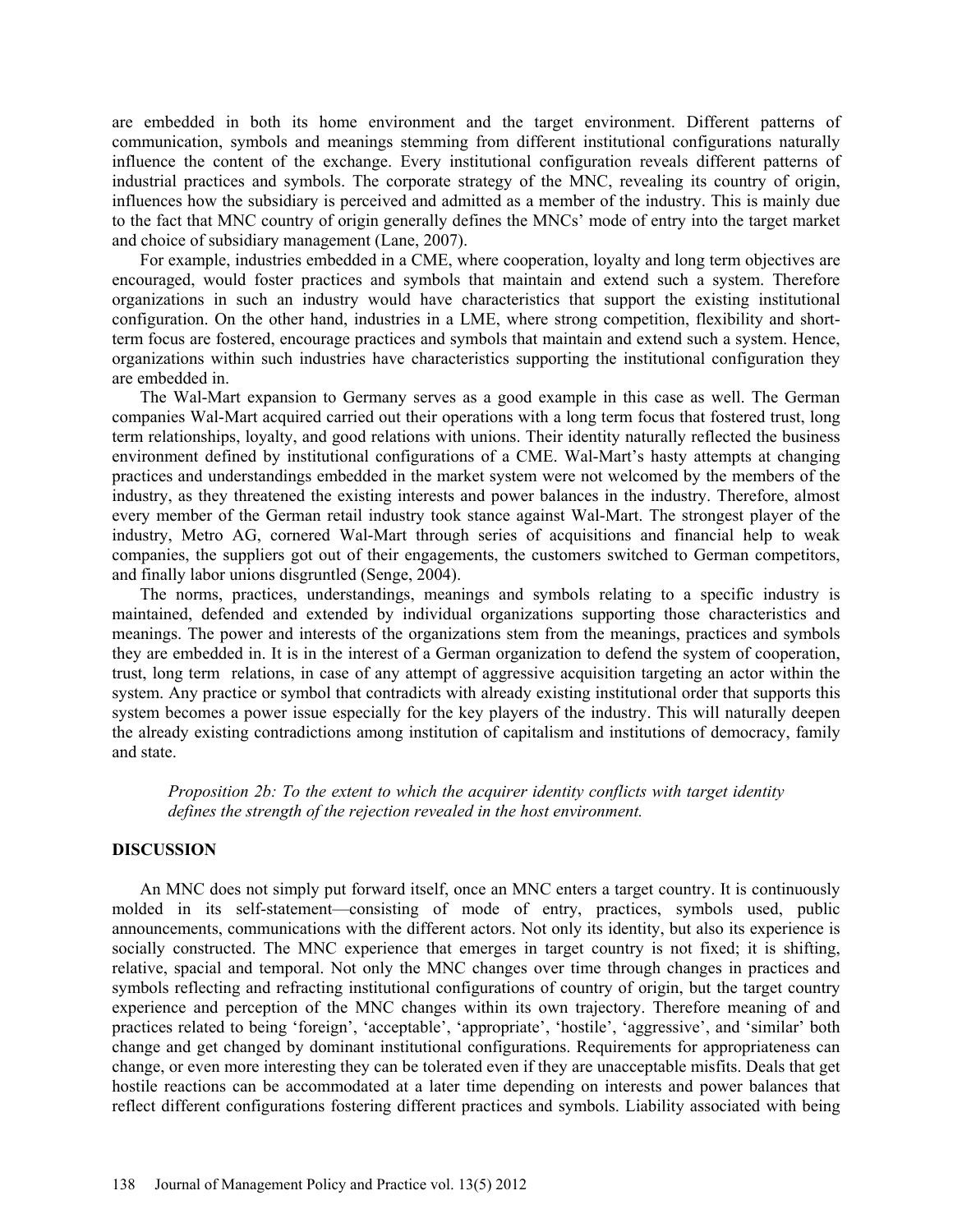foreign or strong negative reactions, such as environment hostility, are transient. Therefore, they should be examined as such. Environment hostility is a story of institutions in ever contestation and interdependence, revealing their presence both at macro and micro level, within and across contexts with which they are bonded.

Considering pace of international business and globalization, a better accommodation of practices and symbols across borders is always possible. It is possible not due convergence of institutional configuration across spaces, but due to realignment of institutions allowing for improved capital, human, knowledge flow. Such an accommodation requires expansion of an institution (s) in expense of others within institutional environments with diverse trajectories. However, institutional change required does not imply that the configurations fostering them have similar arrangements among institutions. The expanding or accommodating institutions, and the degree of expansion/ accommodation all depend on the path travelled, the trajectory followed. Hence, the contestation is ever present even when there is harmony of practices across settings. And, this harmony is only transient.

# **CONCLUSION**

As a final remark, we would like to emphasize that we do not argue for a marginalized relativist account of MNC expansion, but one that embodies the absence manifested in traditional MNC literature. We used different examples supported by theory to reveal a 'version' of what MNC is, what it can face as well as what target environment is and how it experiences the MNC and its expansion. This is an attempt to go beyond reification of the MNC and the contexts in which it exists with an aim to explore the endeavors of the MNC to exist across different contexts. We question the variance of what exists, is allowed to exist, across space and time.

# **ENDNOTE**

1. Porsche as a tenth brand to VW, which already includes Audi, Bentley and Czech manufacturer Skoda, as well as the VW brand.

#### **REFERENCES**

Adut, A. (2005). A Theory of Scandal: Victorians, Homosexuality, and the Fall of Oscar Wilde. *American Journal of Psychology,* 111, (1), 213–48.

US House committee votes to keep Dubai firm from US ports. *Agence France Presse*, 2006, March, 9.

Albert, S., & Whetten, D. (1985). Organizational identity. In L. L. Cummings & B. M. Staw (Eds.), *Research in organizational behavior* (pp.263-295). Greenwich, CT: JAI Press.

Ashforth B.E., &Humphrey R.H.(1997). The ubiquity and potency of labeling in organizations. *Organization Science*, 8, (1), 43-58

Ashforth, B.E., & Mael, F. (1989).Social Identity Theory and The Organization. *The Academy of Management Review*, 14, (1), 20-39.

Bansal P., & Clelland I. (2004).Talking trash: Legitimacy, impression management, and unsystematic risk in the context of the natural environment. *Academy of Management Journal*, 47, (1), 93-103.

Berger P.L., & Luckmann, T. (1967).*The Social Construction of Reality: A Treatise in the Sociology of Knowledge***.** New York: Anchor Books.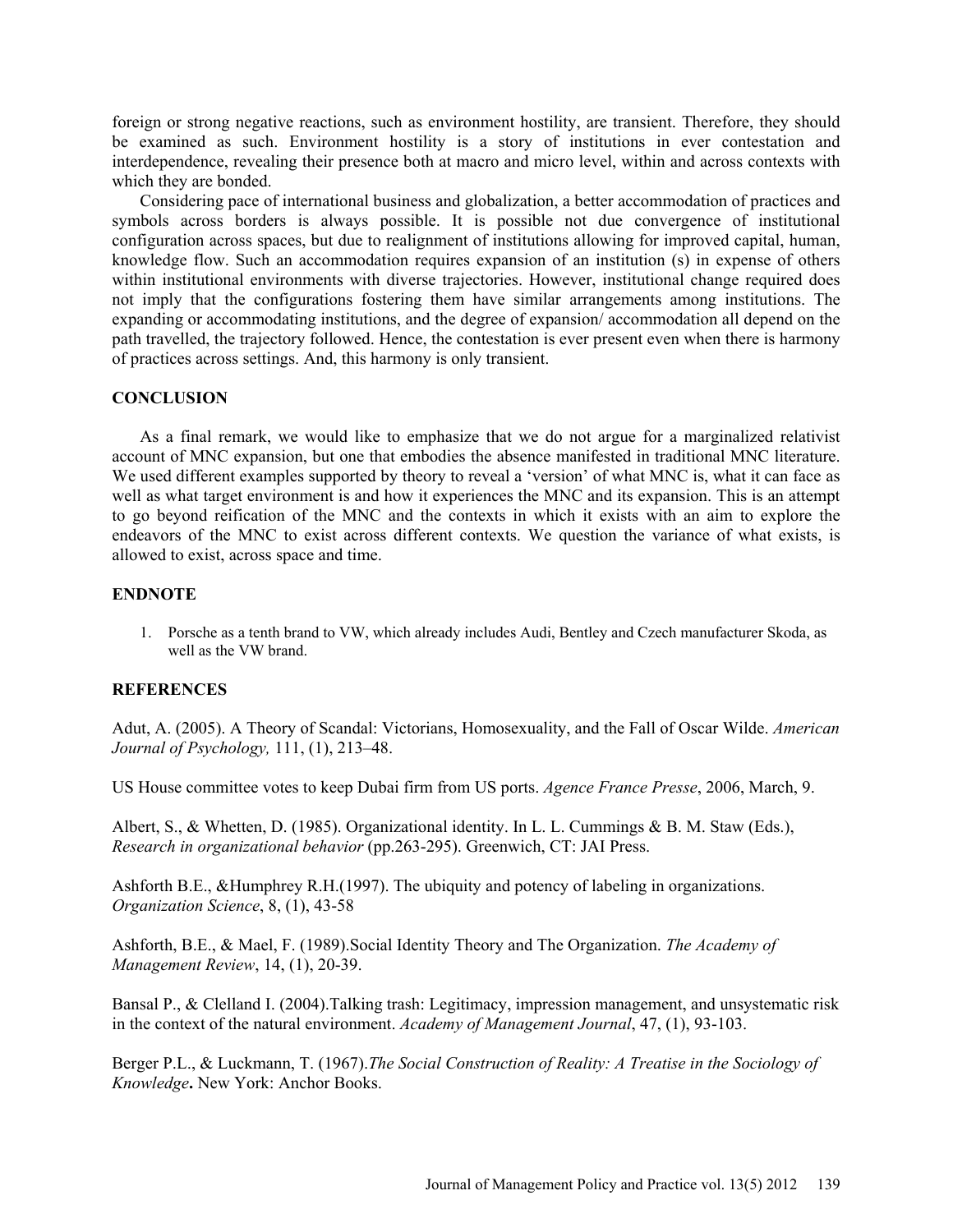Bostdorff, D.M., & Vibbert, S.L.(1994).Values advocacy: Enhancing organizational images, deflecting public criticism, and grounding future arguments. *Public Relations Review*, 20, (2), 141-158.

Brannen, M.Y. (2004). When Mickey loses face: Recontextualization, semantic fit, and the semiotics of foreignness. *Academy of Management Review***.** 29, (4), 593-616.

Bhappu, A.D. (2000).The Japanese family: An institutional logic for Japanese corporate networks and Japanese management*. Academy of Management Review*, 25, (2), 409-415.

DP World angry over fees in port sale. *Bloomberg News*, 2007, February 16.

Chung, C.N., & Luo, X.W. (2008). Institutional Logics or Agency Costs: The Influence of Corporate Governance Models on Business Group Restructuring in Emerging Economies. *Organization Science*, 19, (5), 766-784.

Corley, K.G., & Gioia, D.A.(2004). Identity ambiguity and change in the wake of a corporate spin-off. *Administrative Science Quarterly*, 49, (2), 173-208.

Cox, R.W., & Skidmore-Hess, D. (1999). *U.S. Politics and the Global Economy: Corporate Power, Conservative Shift*. Colorado: Lynne Rienner Publishers, Inc.

Dacin, M.T., Goodstein, J., & Scott, W.R. (2002). Institutional theory and institutional change: Introduction to the special research forum. *Academy of Management Journal,* 45, (1), 45-47.

Deephouse, D.L . (2000). Media reputation as a strategic resource: An integration of mass communication and resource-based theories. *Journal of Management*, 26, (6), 1091-1112.

Deephouse, D.L., & Carter, S.M. (2005). An examination of differences between organizational legitimacy and organizational reputation. *Journal of Management Studies*, 42, (2), 329-360.

Douglas, M. (1986). *How Institutions Think*. Syracuse, N.Y.: Syracuse University Press.

Dutton, J.E., & Dukerich, J.M. (1991). Keeping an Eye on the Mirror: Image and Identity in Organizational Adaptation. *The Academy of Management Journal*, 34, (3), 517-554.

Elango, B.(2009). Minimizing effects of 'liability of foreignness': Response strategies of foreign firms in the United States*. Journal of World Business,* 44: 51–62.

Elsbach, K. D., & Bhattacharya, C.B. (2001). Defining who you are by what you're not: Organizational disidentification and the national rifle association. *Organization Science,* 12, (4), 393-413.

Elsbach, K.D., & Sutton, R.I. (1992). Acquiring Organizational Legitimacy through Illegitimate Actions: A Marriage of Institutional and Impression Management Theories. *The Academy of Management Journal,* 35, (4), 699-738.

Elsbach, K.D., Sutton, R.I., & Principe, K.E. (1998). Averting expected challenges through anticipatory impression management: A study of hospital billing. *Organization Science*, 9, (1), 68-86.

Ferguson, T.D., Deephouse, D.L., & Ferguson ,W.L. (2000). Do strategic groups differ in reputation? *Strategic Management Journal*, 21, (12), 1195-1214.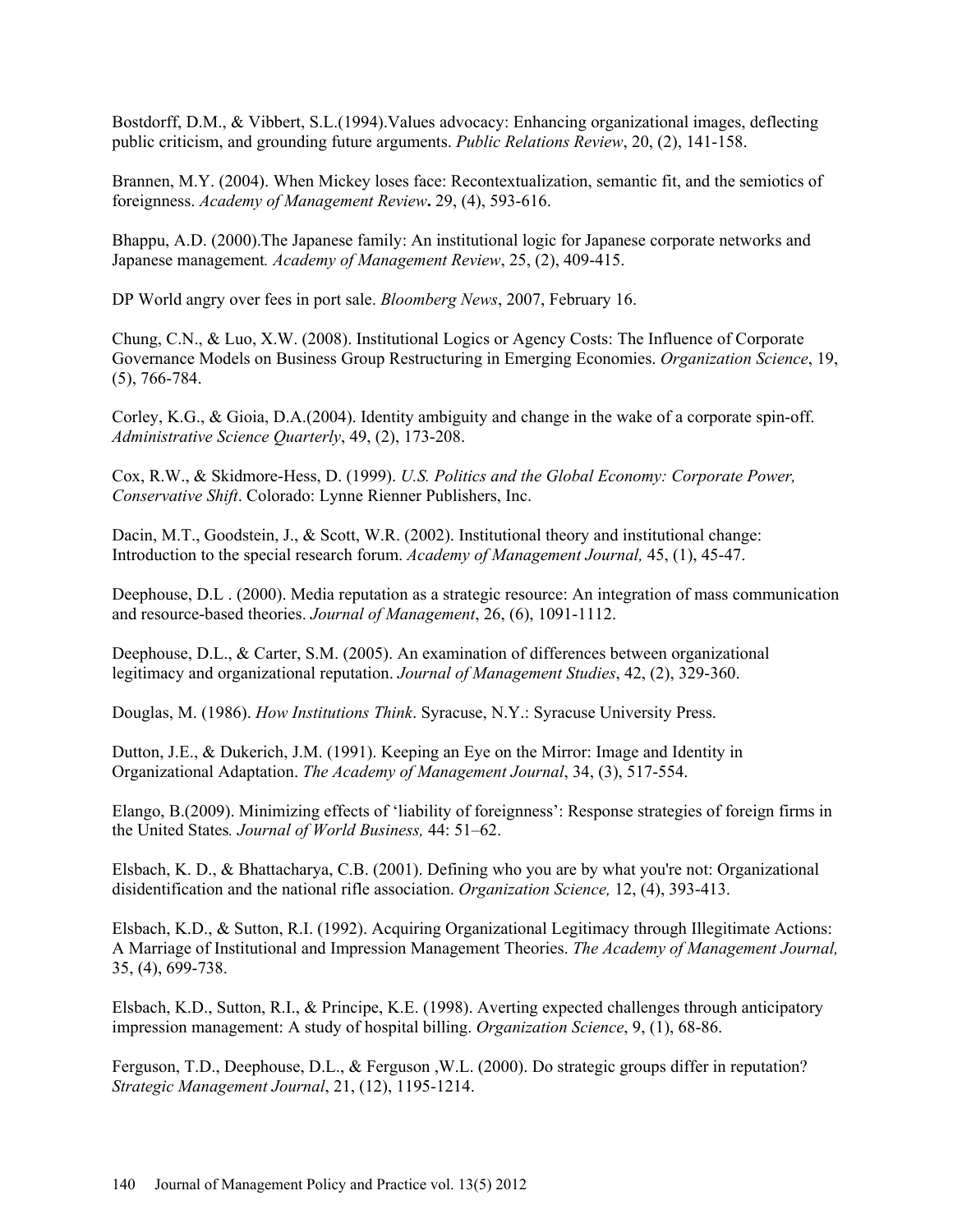Ferner, A., Almond, P., & Colling, T. (2005). Institutional Theory and the Cross-National Transfer of Employment Policy: The Case of 'Workforce Diversity' in US Multinationals. *Journal of International Business Studies*, 36, (3), 304-321.

Fleck, L. (1935). *The Genesis and Development of a Scientific Fact*. Translation, 1979. Chicago: University of Chicago Press.

Friedland, R., & Alford, R.R. (1991). Bringing Society Back In: Symbols, Practices, and Institutional Contradictions. In W.W. Powell, & P.J. DiMaggio (eds) *The New Institutionalism in Organizational Analysis.* Chicago: The University of Chicago Press.

Gabriel, Y.(2005). Glass cages and glass palaces: Images of organization in image-conscious times. *Organization*, 12, (1), 9-27.

Giddens, A. (1979). *Central Problems in Social Theory: Action, Structure, and Contradiction in Social Analysis*. Berkeley: University of California Press.

Gioia, D.A., Schultz, M., & Corley, K.G. (2000). Organizational identity, image, and adaptive instability. *Academy of Management Review***.** 25, (1), 63-81.

Globerman, S. & Shapiro, D. (2003).Governance Infrastructure and US Foreign Direct Investment. *Journal of International Business Studies*, 34, (1), 19-39.

Glynn, M.A. (2008). Beyond constraint: How institutions enable identities. R. Greenwood, C. Oliver, K. Sahlin, R. Suddaby, eds. *The Sage Handbook of organizational institutionalism*. London, Los Angeles, 413-430.

Haines, H.H. (2006). Dangerous issues and public identities: The negotiation of controversy in two movement organizations*. Sociological Inquiry*, 76, (2), 231-263.

Hoffman, A.J., & Ocasio W. (2001). Not all events are attended equally: Toward a middle-range theory of industry attention to external events. *Organization Science*, 12, (4), 414-434.

Hogg M.A., & Terry D.J. (2000).Social identity and self-categorization processes in organizational contexts. *Academy of Management Review.* 25, (1), 121-140.

Kostova, T., Roth, K., & Dacin, M. T. (2008). Institutional Theory in the Study of Multinational Corporations: A Critique and New Directions. *The Academy of Management Review*, 33, (4), 994 -1006.

Kostova, T., & Zaheer, S. (1999). Organizational legitimacy under conditions of complexity: The case of the multinational enterprise. *Academy of Management Review,* 24, (1), 64–81.

Lam, A. (2003).Organizational learning in multinationals: R&D networks of Japanese and US MNEs in the UK. *Journal of Management Studies*, 40, (3), 673-703.

Lane, C.(2007). "Understanding the Globalization Strategies of German and British Multinational Companies" in M. Maurice, and A. Sorge (eds.) *Embedding Organizations: Societal Analysis of Actors, Organizations, and Socio-Economic Context*, Philadelphia: John Benjamins Publishing Company.

Lee G. K., & Paruchuri S. (2008).Entry into Emergent and Uncertain Product-Markets: The Role of Associative Rhetoric. *The Academy of Management Journal***,** 51, (6), 1171-1188.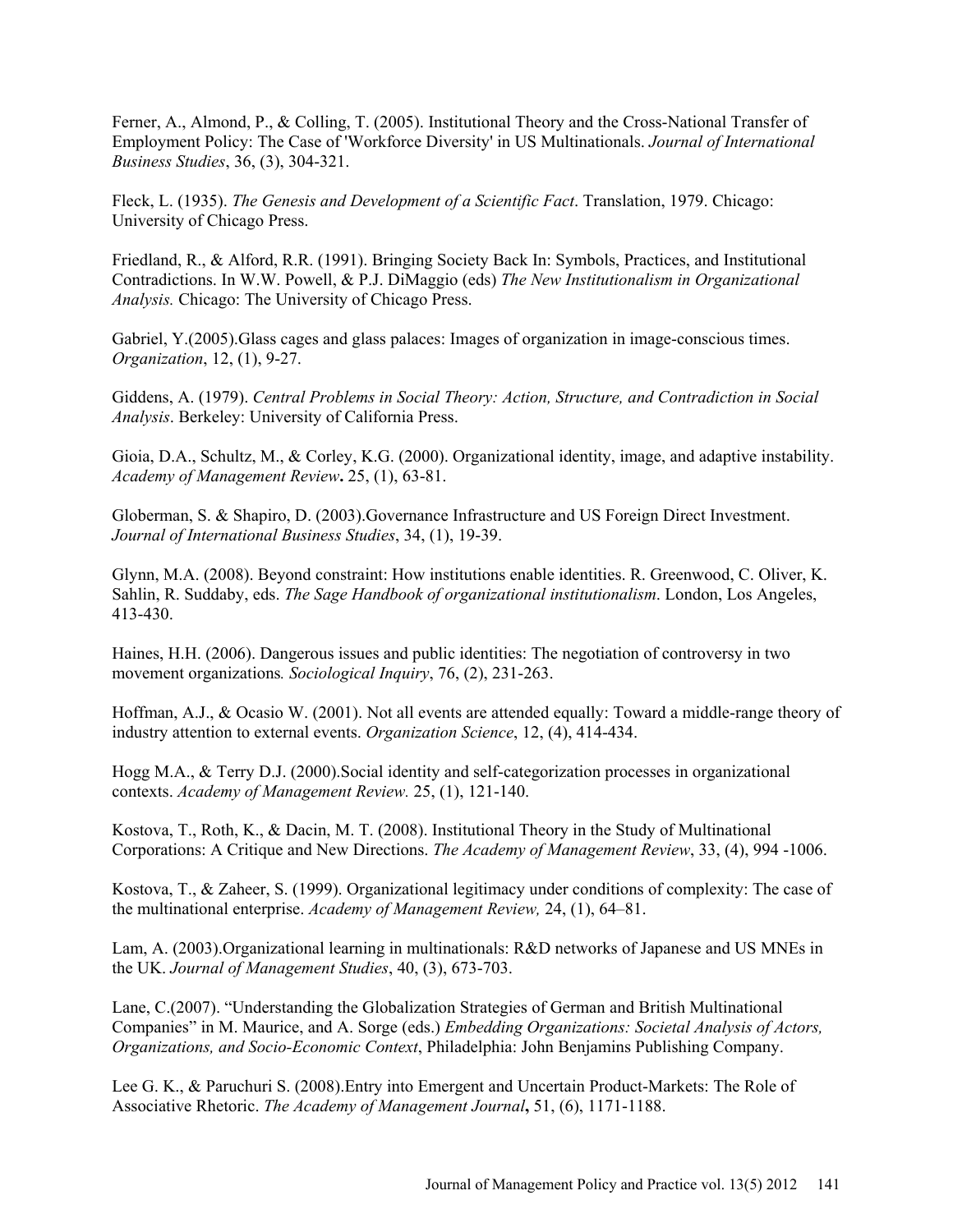Lounsbury, M.(2002). Institutional Transformation and Status Mobility: The Professionalization of the Field of Finance. *The Academy of Management Journal,* 45, (1), 255-266.

Huge windfall for P&O shareholders Christmas comes early for the UK ports and ferries group's backers thanks to a generous greetings card from Dubai group DP World. *Lloyd's List*, 2005, November 2.

Mezias, J.M. (2002). Identifying liabilities of foreignness and strategies to minimize their effects: The case of labor lawsuit judgments in the United States. *Strategic Management Journal*, 23, 299-244.

Miller, S.R., & Parkhe, A.(2002). Is there a liability of foreignness in global banking? An empirical test of banks' X-efficiency. *Strategic Management Journal*, 23, (1), 55-75.

Perkins, J.(2004). *Confessions of an Economic Hit Man*. California: Berrett-Koehler Publishers, Inc.

Phillips, N., & Malhotra, N. (2008). "Taking Social Construction Seriously: Extending the Discursive Approach in Institutional Theory" in R. Greenwood, C. Oliver, S. K. Andersen, and R. Suddaby (eds.) *The Sage Handbook of Organizational Institutionalism***,** CA: Sage.

Price, K.N., Gioia D.A., & Corley, K.G. (2008).Reconciling scattered images - Managing disparate organizational expressions and impressions, *Journal of Management Inquiry,* 17, (3), 173-185.

Ravasi, D., & Schultz, M. (2006). Responding to organizational identity threats: Exploring the role of organizational culture. *Academy of Management Journal,* 49, (3), 433-458.

Reay, T., & Hinings, C.R. (2009).Managing the Rivalry of Competing Institutional Logics. *Organization Studies,* 30, (6), 629-653.

Rowley, T.J., & Moldoveanu M. (2003).When will stakeholder groups act? An interest- and identitybased model of stakeholder group mobilization. *Academy of Management Review***.**28, (2), 204-219.

Scott, R. (1995). *Institutions and organizations*. Thousand Oaks, CA: Sage.

Scott S.G., & Lane, V.R. (2000). A stakeholder approach to organizational identity. *Academy of Management Review.* 25, (1), 43-62.

Seo, M.-G., & W.E.D. Creed. (2002). Institutional contradictions, praxis, and institutional change: A dialectical perspective**.** *Academy of Management Review*, 27, (2), 222-247.

Senge, K. (2004)**.** *Der Fall Wal-Mart: Institutionelle Grenzen ökonomischer Globalisierung.* Working Paper no.4, Wirtschafts und Sozialwissenschaftliche Fakultät Universität Dortmund.

Soskice, D. (2007). "Explaining Changes in Institutional Frameworks: Societal Patterns of Business Coordination" in M. Maurice, and A. Sorge (eds.) *Embedding Organizations: Societal Analysis of Actors, Organizations, and Socio-Economic Context*, Philadelphia: John Benjamins Publishing Company.

Stovel, K. & Savage, M. (2006). Mergers and Mobility: Organizational Growth and the Origins of Career Migration at Llyods Bank. *American Journal of Sociology*, 111, (4), 1080-1121.

Suddaby, R. & Greenwood, R. (2005). Rhetorical Strategies of Legitimacy. *Administrative Science Quarterly*, 50, (1), 35-67.